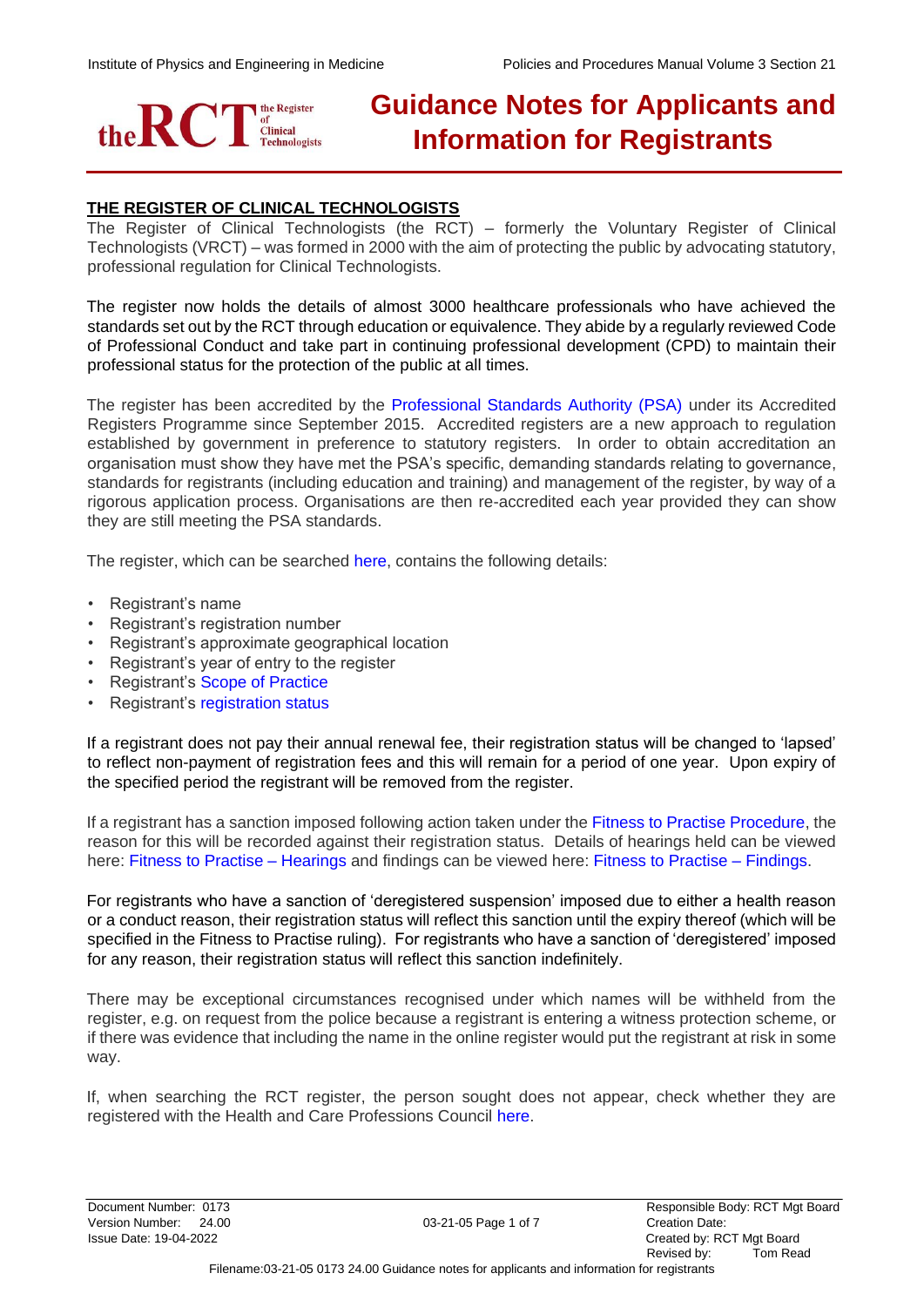## **CRITERIA FOR ENTRY TO THE REGISTER**

The RCT is open to all UK-based persons employed, or seeking employment, in a technical role in the field of medical physics, clinical engineering, medical equipment maintenance or medical equipment manufacturing. Individuals who wish to join the register are likely to come from the following settings:

1. Those employed in the public or private healthcare sectors and who work in medical physics, clinical engineering, medical equipment maintenance, medical equipment design or manufacturing. Job titles may vary significantly but may include:

Clinical Technologist, Medical Technologist, Nuclear Medicine Technician, Medical Engineer, Biomedical Repair Technician, Medical Physics Technician, Medical Electronics Technician, Dosimetrist, Mould Room Technician, X-ray Engineer, Rehabilitation Engineer, Medical Equipment Technician, Service Engineer, Renal Technologist.

This list is not exhaustive.

2. Those working in academic organisations dealing with medical physics, clinical engineering or related subjects who are involved in providing a technical or educational service to healthcare.

#### **Primary criterion**

The primary criterion for entry onto the register is the successful completion of an approved training scheme, or an approved PTP academic programme. Approved training schemes currently available are:

The Training Scheme for Clinical Technologists specialising in Physics and Engineering in Healthcare organised by the Institute of Physics and Engineering in Medicine. This is demonstrated by the award of the IPEM Diploma in Clinical Technology.

The Training Scheme for Clinical Technologists specialising in Renal Technology organised by the Association of Renal Technologists. This is demonstrated by the award of the ART Diploma in Clinical Technology.

The Training Scheme for Bone Densitometrists organised by Royal Osteoporosis Society. This is demonstrated by the award of the ROS Certification in Bone Densitometry.

Details of approved PTP academic programmes can be found [here](http://therct.org.uk/how-to-join-the-register/data-collected/)

#### **Equivalence**

The equivalence route was designed to enable technologists to achieve registration by demonstrating that their levels of knowledge and skills are at least equivalent to those offered by the relevant Scope of Practice and Equivalence Standards – Engineering or Physics. The equivalence route became available from May 2015.

More information on the primary criterion and the equivalence route can be found [here.](http://therct.org.uk/how-to-join-the-register/standards/)

## **THE APPLICATION PROCESS**

All applications for the Primary and Equivalence routes must be submitted electronically (i.e. USB, zipped file sent by email, or secure file transfer) and must include a completed Direct Debit form. The application fee can be paid online; however subsequent renewal fees MUST be paid via direct debit. Each application must contain the following documents:

- 1. A direct debit mandate.
- 2. A copy of the application form.

Version Number: 24.00 03-21-05 Page 2 of 7 Creation Date: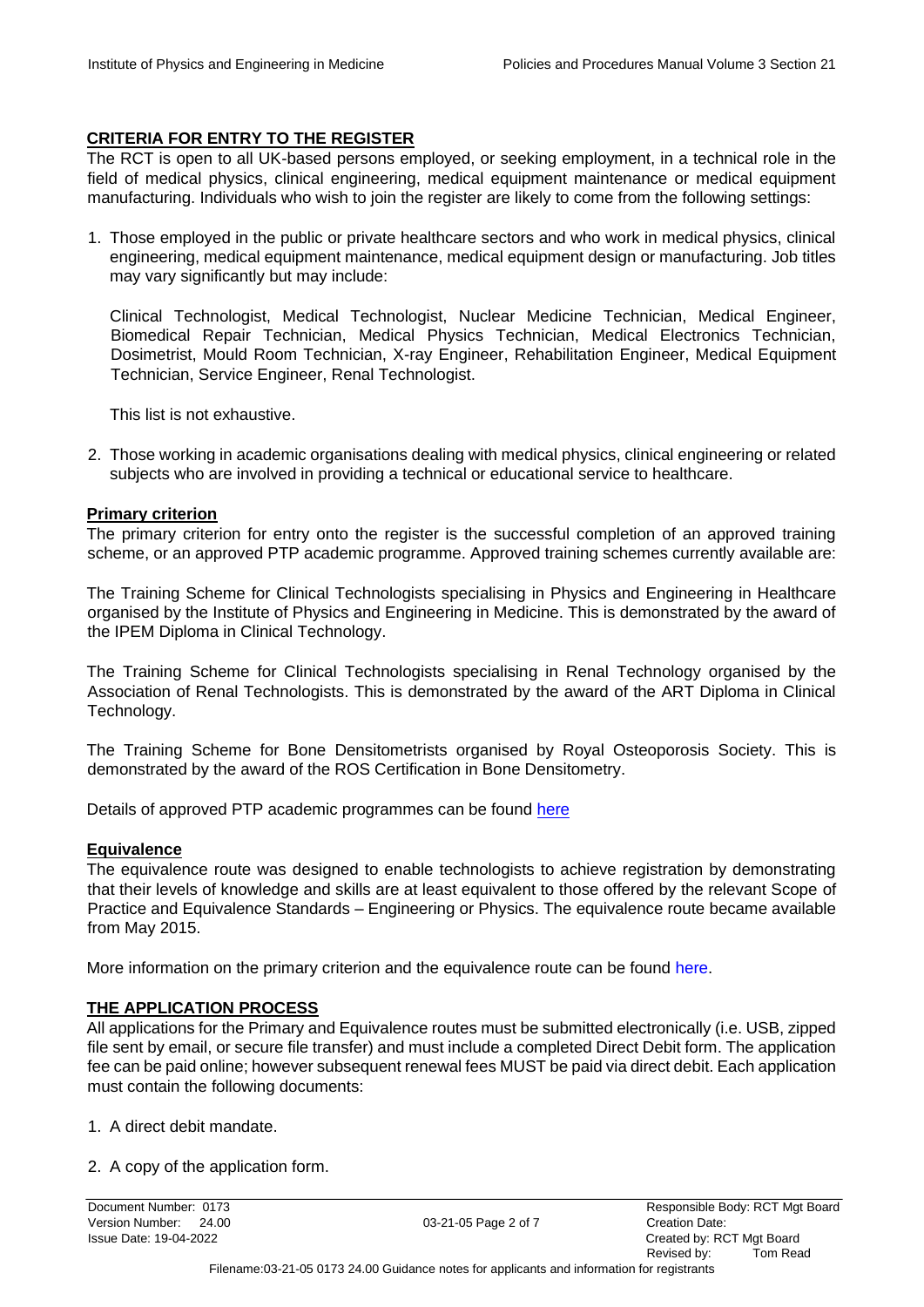- 3. Copies of the applicant's educational and training certificates (these **must** be initialled by both of the applicant's proposers). (Note: do not include certificates relating to short duration courses lasting one week or less).
- 4. A copy of the applicant's detailed curriculum vitae (CV) describing his/her education and work experience. This should list all posts held including dates, job title, grade (if appropriate) and brief details of the duties of each post. It should also include all educational and other achievements and details of any training undertaken.
- 5. A copy of the applicant's departmental organisation chart showing the position of his/her current post within his/her current place of employment (this **must** be initialled by both of the applicant's proposers).

For applications via the equivalence route, applicants must also submit the following documents in addition to those listed above:

- 1. A copy of the applicant's current job description (this **must** be initialled on each page by both of the applicant's proposers).
- 2. A completed copy of the RCT evidence criteria matrix.
- 3. The applicant's portfolio of evidence (the portfolio must be submitted as one complete document, with an index and page numbers). It is expected that the equivalence portfolio will be a substantial piece of work and not something which can be written overnight. Applicants will be required to provide evidence, maybe going back several years, to demonstrate that they meet the criteria. As a benchmark, a PTP student will undergo a 3-year academic degree which incorporates 50 weeks of work experience placement, and this is the minimum requirement for registration. If an applicant has not been in employment for at least this length of time, then it is highly unlikely that they will be able to demonstrate to the assessors that they are competent enough to be registered. If the assessors are not satisfied with the submission then they may, amongst other things, invite an applicant for professional review.

If an application does not include all the information described above it will not be processed. Paper applications will not be processed or returned.

Each application to join the register will be judged on its own merits.

A non-refundable application fee is payable but will, in the case of applicants admitted to the register, also serve as the registration fee for the initial period. Applications must include a completed Direct Debit form. The application fee can be paid online or by direct debit; however subsequent renewal fees MUST be paid via direct debit. If you wish to pay the application fee online, you must stipulate this on the Direct Debit application form and an invoice for payment will be issued once we have received your application, we no longer accept cheques. Please see the RCT website for current [fees.](http://therct.org.uk/wp-content/uploads/2016/05/01-21-04-0399-04.00-RCT-Fitness-to-Practise-Procedure-Formerly-Disciplinary-Procedure-1.pdf) 

We will endeavour to deal with applications within 45 days from the date of receipt.

All successful applicants will receive a certificate, signed by the Registrar, which will indicate membership of the register. This certificate remains the property of the RCT and, when requested, should be returned to the RCT. Certificates are not replaced annually but a registrant's status can be checked at any time, by anyone, by accessing the [searchable register](http://therct.org.uk/your-registration/fitness-to-practice-hearings/) [o](http://therct.org.uk/your-registration/fitness-to-practice-hearings/)n the RCT website. Duplicate certificates may be requested and are subject to a fee. Please refer to the RCT website for current fees. The fee must be paid before a replacement is issued.

## **APPLICATION FORM GUIDANCE**

To assist in the completion of the application form please see below:

Version Number: 24.00 03-21-05 Page 3 of 7 Creation Date: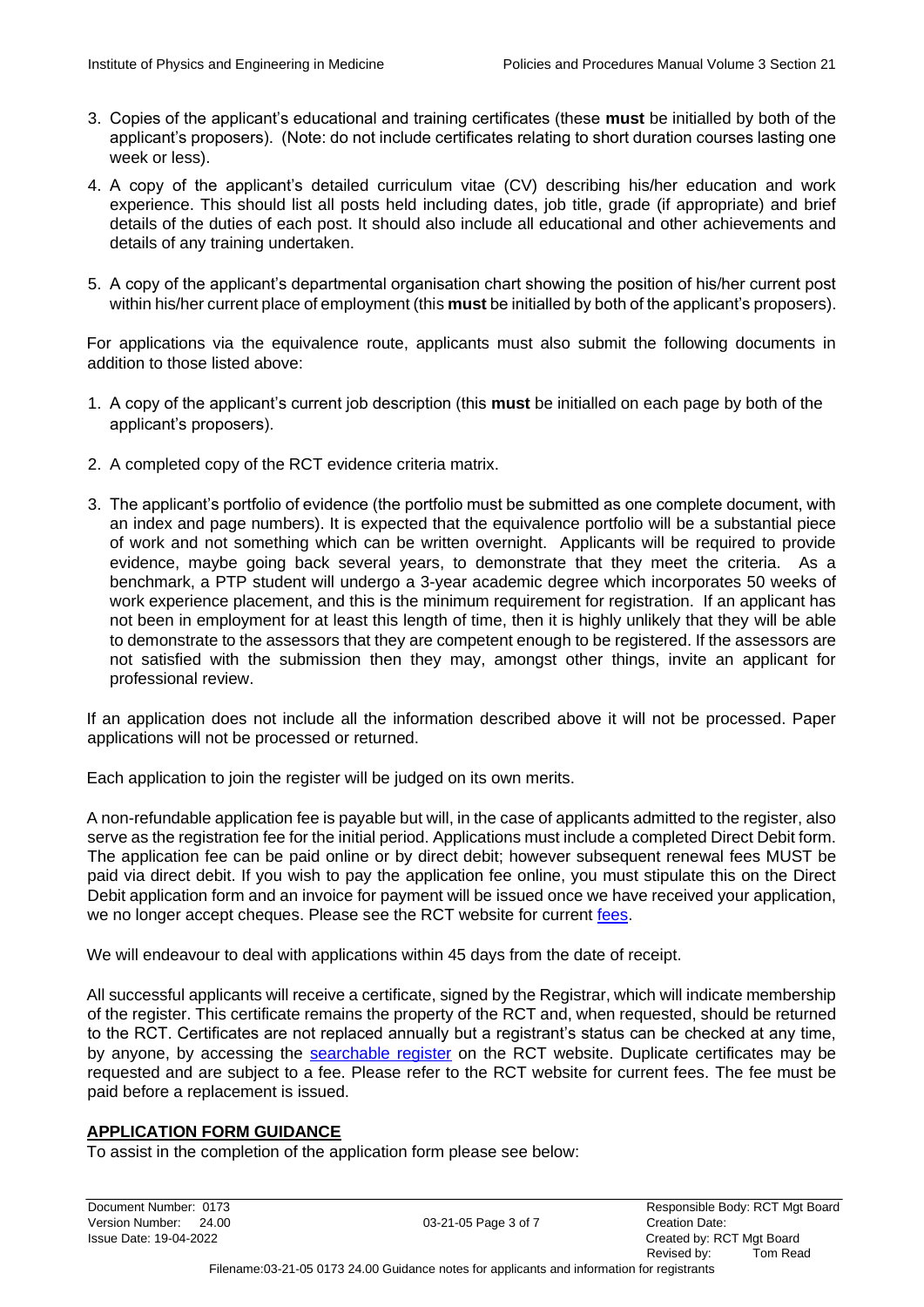- 1. Title: Insert the title by which you are normally addressed (Mr, Mrs, Ms, Miss, etc.).
- 2. Addresses: The selected address will be the one used for correspondence. Please note you are required to provide both your home and your work address (if currently employed). It is a requirement of registration that you that you inform the Registrar of any change of addresses.
- 3. Qualifications: A copy of academic qualification and training certificates must be enclosed with the application form and **must** be initialled by both of the applicant's proposers.

For primary applications the requirement is to hold an approved degree or have completed one of the approved training schemes. Equivalence applicants must hold a degree in a relevant subject or be working at degree level. When applying via equivalence, if you do not hold a degree but are working at degree level then you must be able to satisfy the minimum educational criteria of a level 4 qualification or above in a relevant subject area. A level 4 qualification is typically a certificate of higher education (CertHE), higher apprenticeship, higher national certificate (HNC), level 4 award, level 4 certificate, level 4 diploma, level 4 NVQ. This will usually only apply to those who have been in post for a long period of time, during which the education requirements for the post will have risen to degree level.

- 4. Specialist Area: The Clinical Technologist Scope of Practice has been divided into seven specialist areas or disciplines, listed below. The RCT Scope of Practice document has been published and details can be found [here,](http://therct.org.uk/view-the-register/) however, a brief explanation of each is presented below. You should select the discipline closest to your main area of activity and insert that discipline on the application form under the heading 'Specialist Area'. If you practice in more than one discipline, please select the main discipline that you practice. If you still cannot choose, select the discipline in which you were initially trained.
	- Medical Engineering: For those who undertake mechanical, electronic or electrical engineering activities in areas variously described as equipment management, EBME, medical electronics, or, for those involved in clinical measurement, medical device design, or, equipment evaluation.
	- Radiation Engineering: For those who undertake mechanical, electronic or electrical engineering activities involving radiotherapy, imaging or radiology equipment.
	- Rehabilitation Engineering: For those who undertake mechanical, electronic or electrical engineering activities involving wheelchairs, assistive technology, communication devices, or telecare.
	- Renal Technology: For those who undertake mechanical, electronic or electrical engineering involving renal technology equipment.
	- Nuclear Medicine: For those who undertake clinical physics activities in the field of Nuclear Medicine. These are undertaken in the radiopharmacy, radionuclide imaging or non-imaging environment.
	- Radiotherapy Physics: For those who undertake clinical physics activities in the field of Radiotherapy. These are undertaken in the mould room, dose planning, brachytherapy, dosimetry, computing, or quality control environment.
	- Radiation Physics: For those who undertake clinical physics activities in the field of Radiation Physics. These are undertaken in the areas of ionising and non-ionising radiation protection, or, ionising and non-ionising diagnostic radiology, including ultrasound, photomedicine or lasers.
	- DXA: For those who undertake clinical activities in the field of Bone Densitometry.
- 5. Professional Body: Enter the details of each professional body of which you are a member. Registrants are not required to be members of a professional body although it is strongly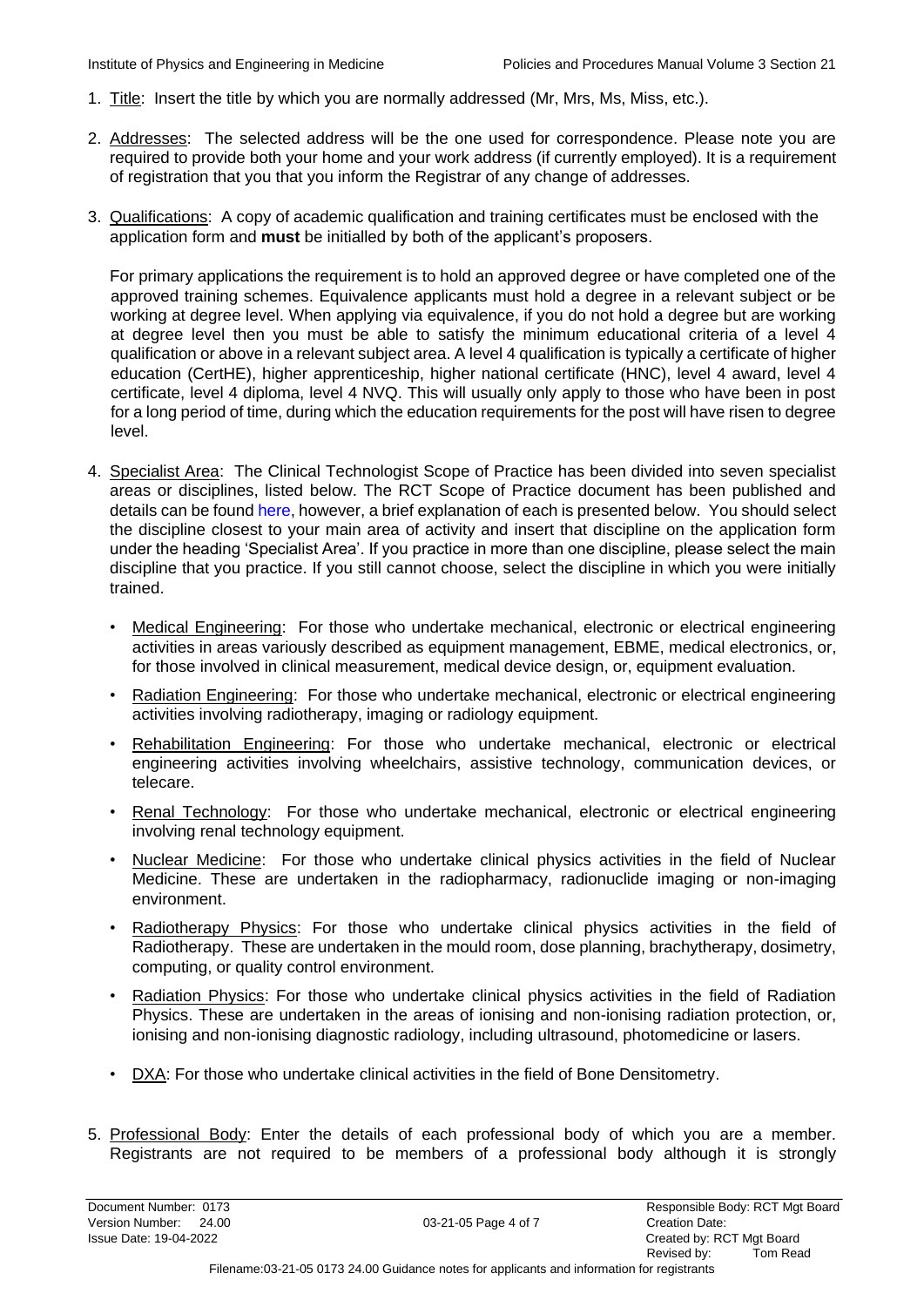recommended that you are in order to demonstrate the requirements for continued inclusion on the register. Continue on a separate sheet if necessary.

- 6. Proposers: One of your proposers must be your line manager or head of department, who should include a short statement of support on the application form. Your proposers should be RCT registered Clinical Technologists. Alternatively, they may be:
	- HCPC registered Clinical Scientists; or
	- Other appropriate registered Healthcare Professionals such as Occupational Therapists, Physiotherapists or Radiographers; or
	- Chartered or Incorporated Engineers working in healthcare; or
	- Members of the Institute of Physics and Engineering in Medicine; or
	- Members of the Association of Renal Technologists; or
	- Members of the Institute of Healthcare Engineering and Estate Management; or
	- Any other appropriate professional body.

Your proposers should know you well and should be able to vouch for the accuracy of all, or most, of the information you have given on the form. They may be approached for references.

## **RENEWAL OF REGISTRATION**

Registration is renewable on an annual basis on 1 January of each year subject to:

- 1. The registrant continuing to work, or seeking work, as a Clinical Technologist in healthcare or related to healthcare within an academic institution.
- 2. The registrant maintaining competence through continuing professional development (this includes registrants having a recognised career break). As part of the renewal process the Registrar may request evidence of such activity.
- 3. The registrant adhering to the [Code of Professional Conduct](http://www.hpc-uk.org/check/) for Clinical Technologists issued to each registrant.
- 4. The registrant paying the annual registration fee by the specified deadline by direct debit (unless based outside of the UK).

We will write to you, before the renewal date of 1 January, advising you that the renewal fee is due. Your payment will be processed via direct debit; however it is your responsibility to ensure that due payment is made on time. If you have not set up a direct debit, again, it is your responsibility to ensure that you set this up in time. Payment by other banking methods such as payment online or by card, by cheque or bank transfer are not acceptable. Registrants based outside of the UK should contact the RCT to make separate arrangements for payments.

You have until 31 January each year to pay your renewal fee. If you do not wish to renew your registration because of retirement, career change or any other reason, please write to the RCT enquiries@therct.org.uk (telephone calls are not acceptable). If you have difficulty in renewing, please let us know as soon as possible.

## **Failure to renew your registration**

If you fail to pay your renewal fee with the Register of Clinical Technologists by 31 January, your registration will be cancelled and your registration status on the register will be marked as 'lapsed' for a period of one year after which you will be removed from the register.

Individuals wishing to renew registration after 31 January are required to complete a [re-admission form](http://therct.org.uk/how-to-join-the-register/fees-and-ways-to-pay/) – meeting all the current criteria for registration and producing all the evidence required as if they were a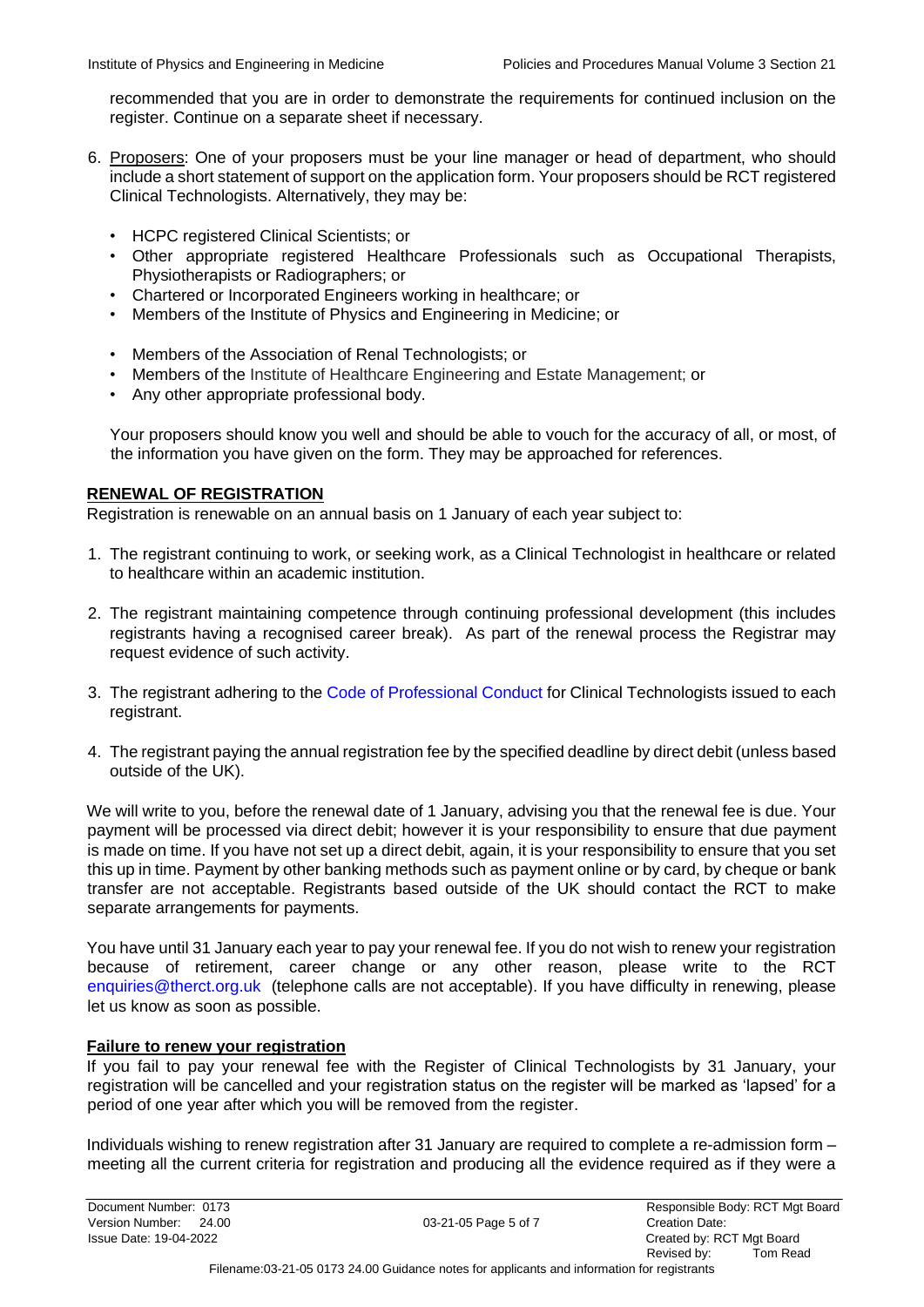first-time applicant. Individuals will be required to pay the full re-applicatio[n](http://therct.org.uk/view-the-register/) [fee](http://therct.org.uk/view-the-register/) and their application will be assessed in the usual way.

## **RCT POLICY ON CAREER BREAK AND CAREER CHANGE**

The RCT has a policy for those registrants on a career break or undertaking a career change:

- A **career break** involves a registrant taking an extended period of unpaid time away from their work and returning to work in the same Scope of Practice.
- A **career change** involves a registrant taking time away from their current Scope of Practice to undertake further training and development (which may be paid or unpaid) before returning to work in a different Scope of Practice.

Registrants wishing to notify the RCT of their intention to take a career break, extend a career break, or undertake a career change should read the separate policy for full details.

## **RE-APPLYING TO THE REGISTER**

If you have previously been a member of the register and have withdrawn or not renewed your registration for any reason, you may re-apply providing that you are employed or seeking employment as a Clinical Technologist and that you left the register in good standing. You must be able to meet the current criteria. In order to re-apply you should use the re-admission form. If known, you should state your previous registration number on the form. An application to re-join must be supported by two referees of the standing described earlier in these guidance notes. Please refer to the RCT website for the current readmission fee. If you are not in good standing with the register, that is, you left the Register without explanation, you may also be asked to pay any outstanding fees due.

Each application to re-join the register will be judged on its own merits.

#### **OVERSEAS APPLICATIONS**

All qualifications gained outside the UK, which are submitted to the RCT as evidence of educational attainment, must be accredited by UK NARIC, unless you are applying via the Equivalence Route, in which case UK NARIC accreditation is not required. This must be done at the applicant's own expense. UK NARIC is the National Agency for the Department for Education and Skills. It is the only official information provider in the UK on the comparability of international qualifications.

Contact details for UK NARIC are: Qualifications & Skills Division UK NARIC Oriel House Oriel Road Cheltenham GL50 1XP Tel: +44 (0)870 990 4088 Fax: +44 (0)870 990 1560 Email: [info@naric.org.uk](https://nshcs.hee.nhs.uk/services/accreditation/ptp-academic-programmes/)  Website: [www.naric.org.uk](http://therct.org.uk/wp-content/uploads/2016/06/Re-Admission-Form-editable-Dec-2015-RCT.pdf)

## **MOVING OVERSEAS**

Registrants who move out of the UK and wish to maintain their registration can do so, providing that they continue to abide by the RCT Code of Professional Conduct, continue to work in a relevant field under their original scope of practice and keep up with their CPD. Participation in the annual CPD audit is also required. On returning to the UK a 'Return from overseas practice' notification form must be completed and submitted to the RCT within six months of commencing a new post in the UK.

Version Number: 24.00 03-21-05 Page 6 of 7 Creation Date: